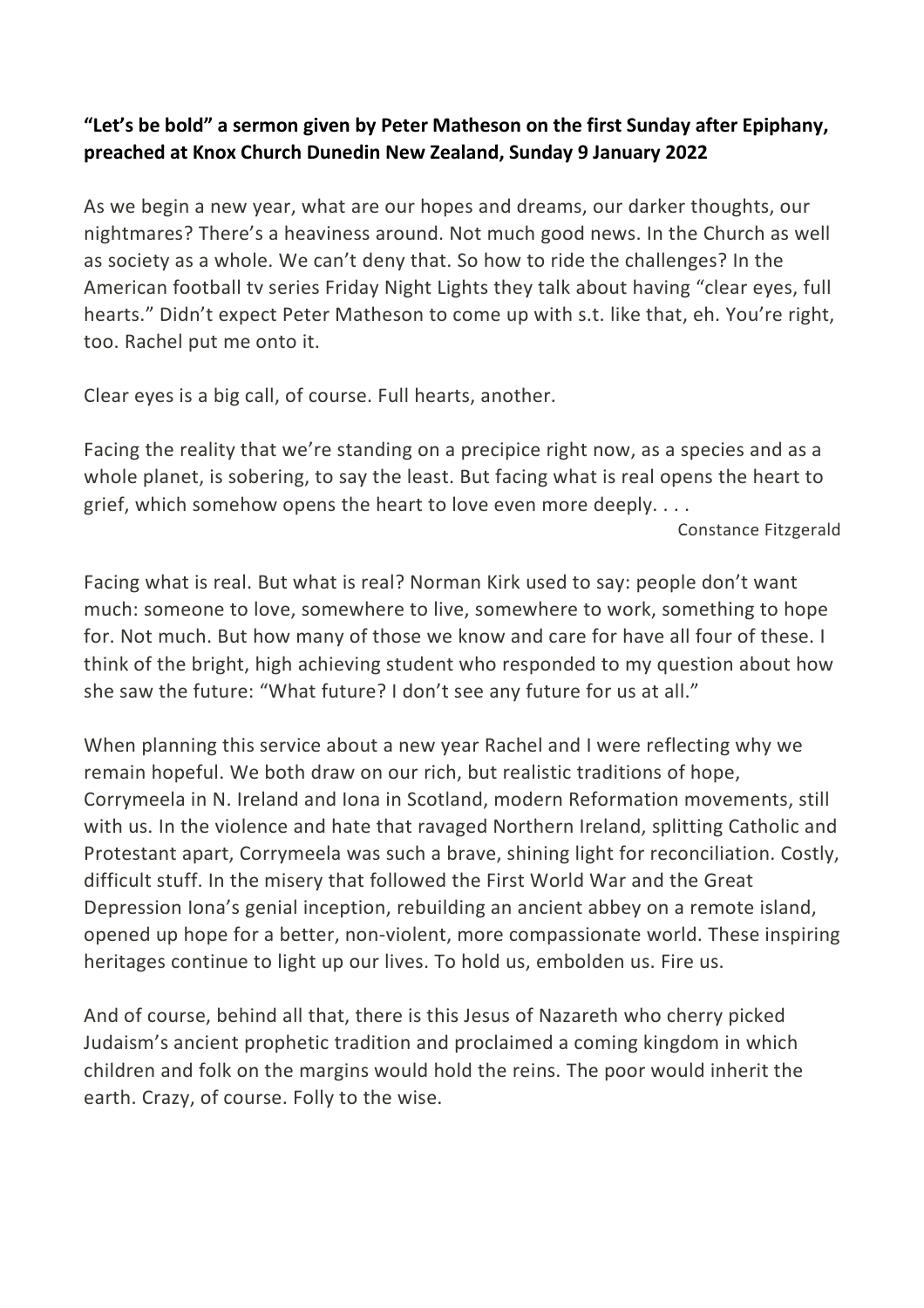Our readings today certainly take us into deep water. I won't be the only one here who stumbled on the fierce message of John the Baptizer, that desert figure who so haunts our art and imagination. Jesus, he says, will not be baptizing with water, like him.

He will baptize you with the Holy Spirit and fire. Echoed in the Acts reading. None of here, I imagine, think this a verbatim record of what John said. It gives us, though, a vivid insight into how the earliest Christian community saw the utterly new world Jesus was ushering in. A fiery faith. The stark metaphor attributed to John is taken from the ancient way of harvesting grain. His winnowing fork is in his hand to clear his threshing floor and to gather the wheat. But the chaff he will burn with unquenchable fire. Decisive and divisive. Jesus decisive and divisive.

We talk glibly about a New Year. We can go through the motions, baptize with water. But will there be real change? COP26 went through the motions in Glasgow. But we chug on globally on a path to disaster. Then there's the personal stuff. Recently a friend of a friend, after a two years wait, got admitted to the wonderful six week rehabilitation course at Hanmer for druggies. Hugely successful, till that person got home to the familiar environment which negated everything. Back to square one. Real change is hell. Or involves, as our creed says, a descent into hell. We express that in our Christian context by speaking of fire, by speaking of Resurrection.

Maybe that needs to be our message to our society today. We can change, yes, and we desperately need to change but change is hell. Baptism by fire, by the Spirit, is what the first Christians called it. But who would be listening if we as a Church tried to get that message across. It's strange, isn't it? The almost unprecedented moral and spiritual changes required of us coincide with the increasing marginalization of the Christian Church. Who listens to Bishops and General Assemblies any more?

Radical change. Sure, here in little Aotearoa we've done pretty well with Covid, but what about the toxic sludge in the social media. I don't need to remind you about the youth suicide figures, every third woman experiencing violence, outrageous housing problems. Worst of all, the shrugged shoulders. Not my problem. We continue to plan their summer holidays, refit our suburban homes, spend big on gas guzzling SUV's.

I want to leave you with this question: where in Kiwiland are our values coming from these days The smart set regard Christianity and the Churches as passé, for the silent majority we're just not with it. But who are the gods they are worshipping?? Not recognized as gods, of course, but in Kiwiland so many just go with the flow. And we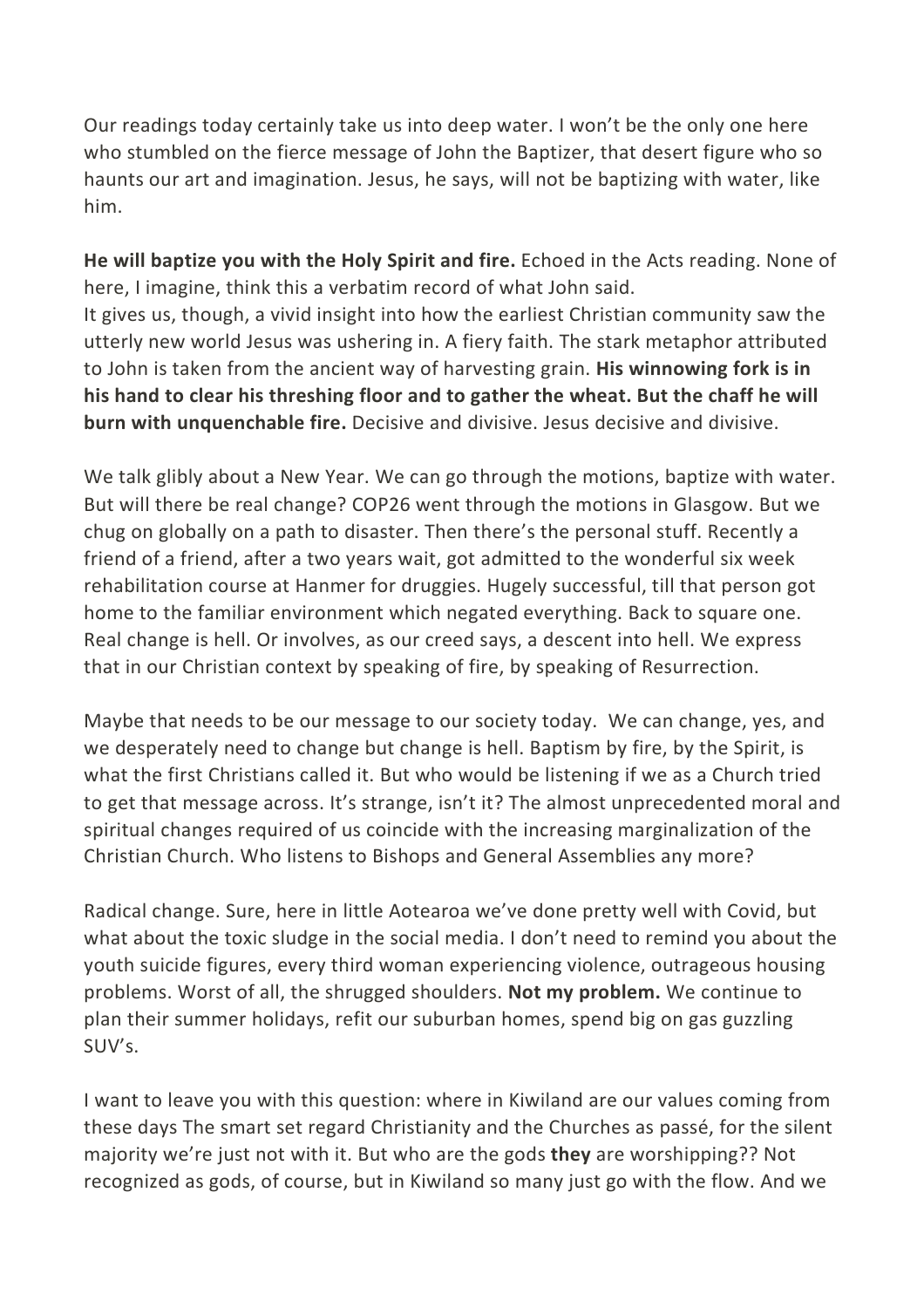know, don't we, where that flow is taking us. Banality on a personal level. Climatic and political chaos globally. Where will our children get their values from? My hunch is that we have to be bolder as a church. Scholars are clear that the early followers of Christ were an **eschatological** community. Meaning they lived hope. Were lit up by the vision of a better future. On fire. People saw them as a third race, as different. So they were. In terms of power and influence a tiny mustard seed. But they outlasted, outthought, the mighty Roman Empire. Martyrs, scholars, saints. Let's remember that. That's our whakapapa, folks. The Rutherford Waddells. Our incredible heritage.

So could John the baptizer, be someone we need to hear? Decisive, and divisive. Jesus after all, initiated his ministry in solidarity with him. The fiery gift of the Spirit to broken disciples after the dark days, they'd been through. So if we dare to talk about hope it's a Resurrection hope, a defiance of the obvious. Bishop Tutu up against the racial prejudice, the hate, the tanks, the terror in the night. Against all the evidence let's hold on in this precarious present of ours to Resurrection hope, hope for Tuvalu, the Cooks, Samoa, hope for our poisoned rivers and burning forests and flooded plains. For endangered species. Hope for peace in Ukraine and justice for the Uighurs… Hope for young people having to cope with the mess our generation has made.

OK as Churches we've been pushed to the periphery of our society. Much of that our own fault. Maybe, though, that gives us some advantages, clear eyes, warm hearts. . Seeing things as they are, but also seeing beyond. The vision we have in our heritage. Our whakapapa. Paul Reeves and Sister Gladys here in Knox. Rachel and I wonder how we in this congregation, so privileged in our spiritual resources, can nurture hope for our wider community.

Kerry Enright has challenged us to be brokers of hope.

People come to this church, the recent review has told us, for a huge variety of reasons. Because we're not fobbed off with easy pious answers. The great music. The care for children. Because of the people, what they stand for, who they are. The record of service out there in our daily life and work, in our hospitals, our schools, our social agencies, our neighbourhoods. Who cares about our survival as a church if we're not there for others. Full hearts. We've got that all right. The marvelous Advent film our Knox youth leaders produced shows the way. Our children dancing down the aisle, A little child shall lead them.